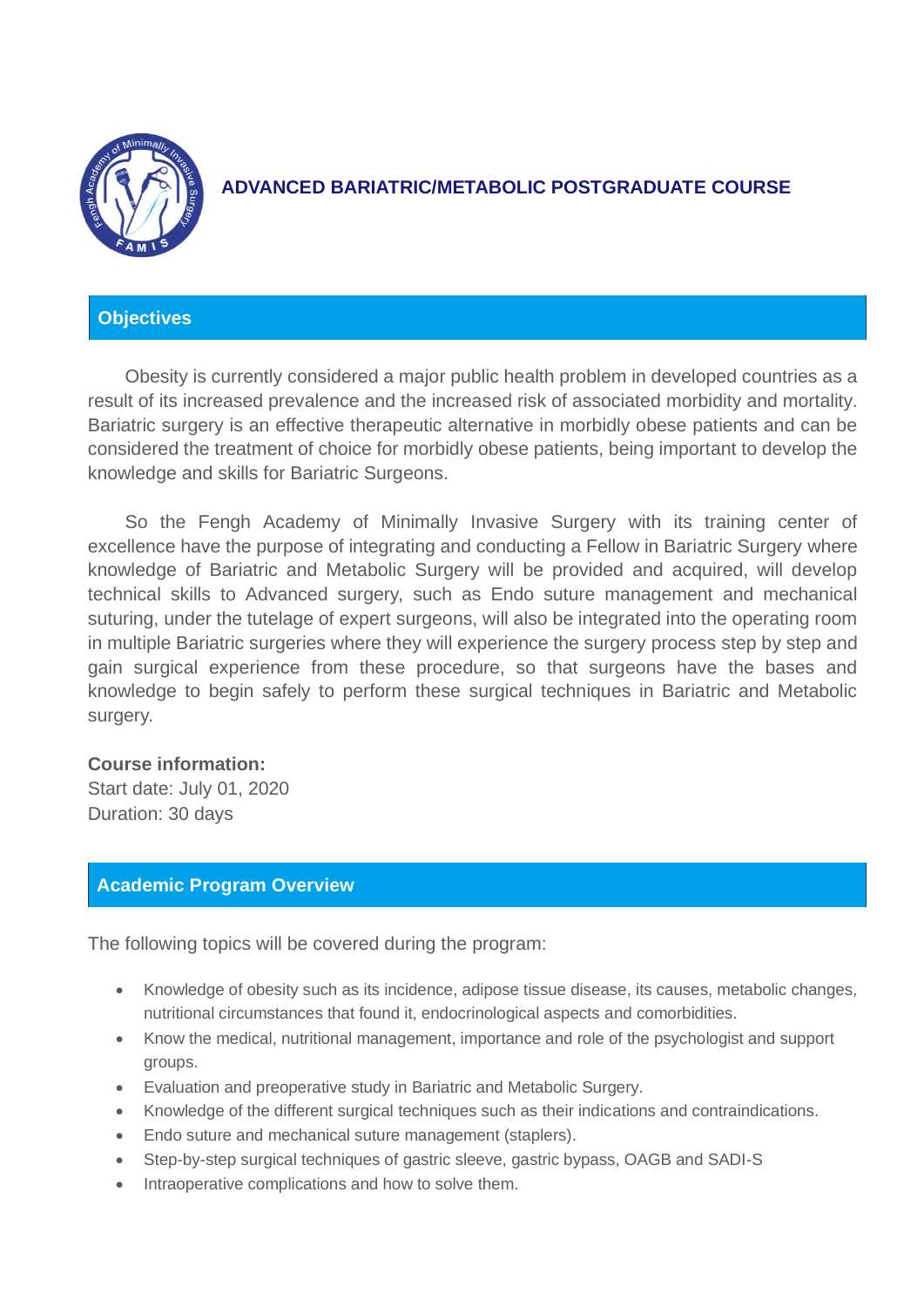- Postoperative management, specific and nutritional care.
- Postoperative and late complications of bariatric surgery, how to solve them.
- Causes of bariatric surgery failures and management alternatives.
- Re-intervention by reganance, medical and surgical options.

## **Skill Development Program Overview**

- Knowledge of the use of simulators.
- Activities of coordination exercises with inanimate objects in the simulators (20hrs).
- Gel endo suture exercise activities in simulators (20hrs).
- Endo suture activities with tissues in simulators (20hrs).
- Activities with the use and management of mechanical sutures with organs (5hrs).
- Activities of performing surgical procedures in simulators in organs using endo suture and mechanical suture (30hrs).

## **Operating Room Training Program**

The surgeon will have a face-to-face participation or even within the surgical staff in at least 100 surgeries during their training, where they will see and know live, the different procedures and techniques used by the different expert surgeons, who are a group of bariatric surgeons by the which will be rotating with each of them, they will see every detail and steps that each of them uses and to be able to acquire better tips and ways of performing the techniques, to be able to ask questions, discuss controversial topics and experiences of the experts.

(curricular value 140hrs).

## **Scientific Program Overview**

#### **Módule 1. General aspects of obesity**

- Definition of obesity.
- Epidemiology, pathophysiology and metabolism.
- Classification of obesity, morbid obesity and super obesity.
- BMI, waist circumference, body fast and how to determined.
- Comorbidities. Dm, Hyperlipidemia, hypertension artery, metabolic syndrome.

## **Módule 2. Multidisciplinary obesity team (EMO)**

- Formation of the multidisciplinary team.
- Clinical history, psychological evaluation (psychobariatrist).
- Nutrition Evaluation.
- Physical trainer.

#### **Módule 3. Endoscopic treatment of obesity and morbid obesity**

- Endoscopic techniques: Indications, contraindications, complications and results.
- Intragastric balloon.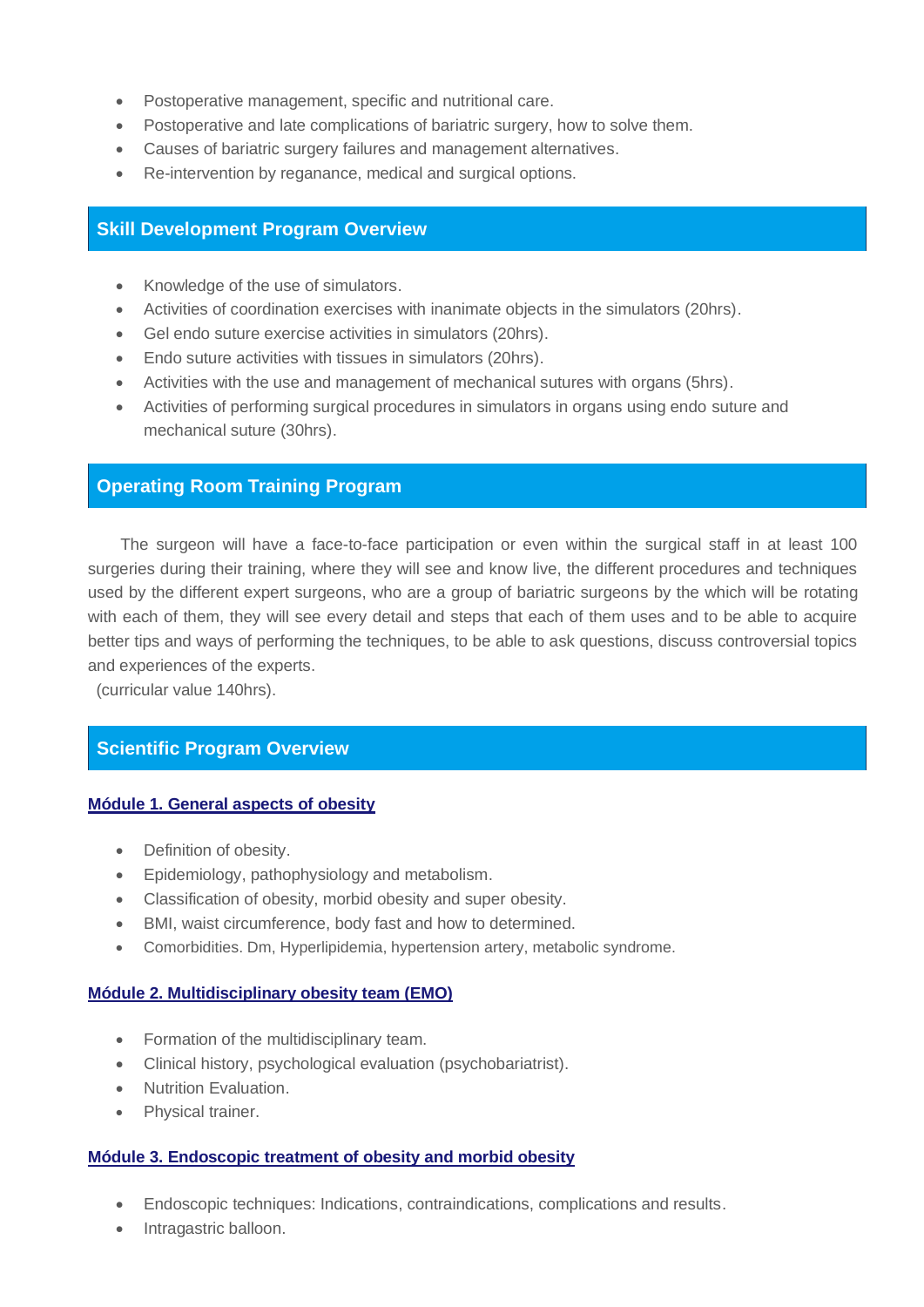- Endoluminal barriers.
- Gastric aspiration technique.
- Endoscopic plications.
- Endoscopic re-gain treatment.
- Endoscopic management of the complications of bariatric surgery.

#### **Módule 4. Surgical treatment of obesity**

- Anesthetic assessment.
- Preoperative patient preparation.
- Indications of bariatric surgery.
- Types of bariatric surgery: Restrictive, malabsortive and mixed.
- Gastric band, Vertical gastrectomy, Roux Y gastric bypass, biliopancreatic bypass, duodenal crossover, BAGUA, OAGB, SADIS, GASTROILEAL BYPASS.
- Bariatric Surgery in children and adolescents.

#### **Módule 5 Perioperative management and medium-long term follow up**

- Postoperative intrahospital follow-up.
- Nutritional follow-up.
- Postoperative visits.
- Follow-up by psychologist.
- Signs and symptoms of a probable complication.
- Medium and long term results.
- Complications of bariatric surgery and its management.

#### **Módule 6. Regancing Surgery**

- Causes of bariatric surgery, failures and management alternatives.
- Regancing Techniques.
- Regancing reoperation, surgical medical options.

## **Monthly sessions and video conferences**

Two sessions a week with each of the professors attached, where clinical cases, discussion of these, treatment alternatives, controversies and results will be presented.

Videoconferences will be held once a week with a national professor, in which experiences, discussions, results, as well as surgical techniques can be shared with these professors.

Videoconferences will be held once every fifteen days with an international professor, in which experiences, discussions, results, as well as surgical techniques can be shared with these professors.